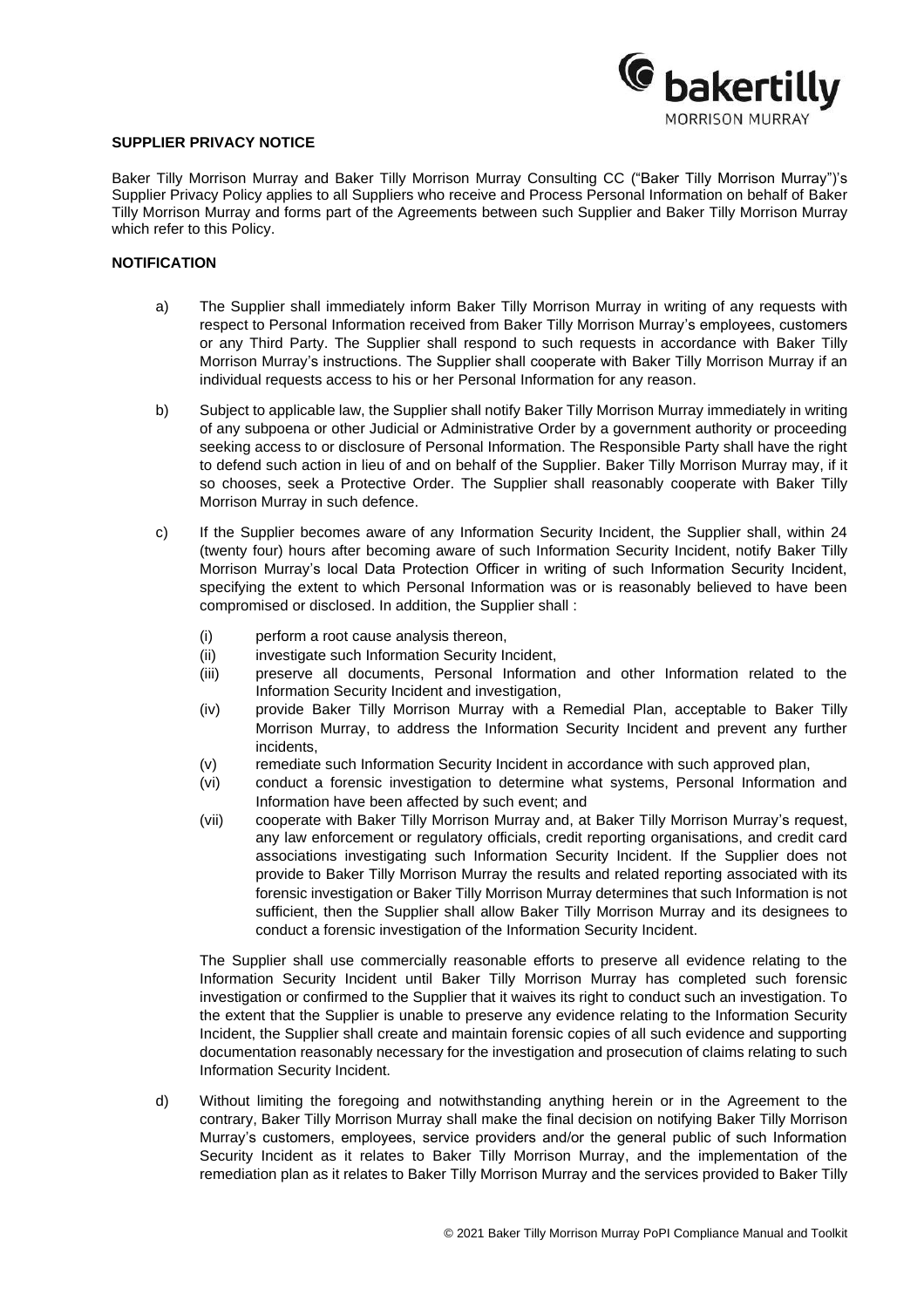

Morrison Murray under the Agreement. If a notification to any person is required under any Privacy Law, then at Baker Tilly Morrison Murray's option notifications to all persons who are affected by the same event (as reasonably determined by Baker Tilly Morrison Murray shall be considered legally required.

- e) The Supplier will be responsible for the costs and expenses associated with the performance of its obligations in Section II (c) above if the Information Security Incident did not result from the acts or omissions of Baker Tilly Morrison Murray or any of its Third Party providers (excluding the Supplier and its designees), and the Supplier shall reimburse Baker Tilly Morrison Murray on demand for all Notification Related Costs (as hereinafter defined) incurred by Baker Tilly Morrison Murray arising out of or in connection with any such Information Security Incident. The Responsible Party will be responsible for the Supplier's reasonable costs and expenses associated with the performance of its obligations in Section II (c) above, other than the costs and expenses associated with the notification required to be provided to Baker Tilly Morrison Murray of the Information Security Incident, if the Information Security Incident resulted from the acts or omissions of Baker Tilly Morrison Murray, or any of their Third Party providers (excluding the Supplier). "Notification Related Costs" shall include Baker Tilly Morrison Murray's internal and external costs associated with addressing and responding to the Information Security Incident, including but not limited to:
	- (i) preparation and mailing or other transmission of legally required notifications;
	- (ii) preparation and mailing or other transmission of such other communications to such persons as Baker Tilly Morrison Murray deems reasonably appropriate;
	- (iii) establishment of a call centre or other communications procedures in response to such Information Security Incident (e.g., frequently asked questions and training);
	- (iv) public relations and other similar crisis management services;
	- (v) legal and accounting fees and expenses associated with Baker Tilly Morrison Murray's investigation of and response to such event; and
	- (vi) costs for commercially reasonable credit reporting services that are associated with legally required notifications or are advisable under the circumstances.

# **COMPLIANCE WITH PRIVACY AND INFORMATION SECURITY REQUIREMENTS.**

- a) The Supplier shall comply with all Privacy Laws as they relate to Personal Information subject to this Policy.
- b) The Supplier confirms that no applicable law, or legal requirement, or privacy or Information Security enforcement action, investigation, litigation or claim prohibits the Supplier from (i) fulfilling its obligations under the Agreement with Baker Tilly Morrison Murray or (ii) complying with instructions it receives from Baker Tilly Morrison Murray concerning Personal Information. In the event a law, or legal requirement, or privacy or Information security enforcement action, investigation, litigation or claim, or any other circumstance, is reasonably likely to adversely affect the Supplier's ability to comply with this Policy, the Supplier shall promptly notify Baker Tilly Morrison Murray in writing and Baker Tilly Morrison Murray may, in its sole discretion and without penalty of any kind to Baker Tilly Morrison Murray, suspend the transfer or disclosure of Personal Information to the Supplier or access to Personal Information by the Supplier, terminate any further Processing of Personal Information by the Supplier, and terminate the Agreement, if Baker Tilly Morrison Murray reasonably deems termination necessary to comply with applicable Privacy Laws or to avoid any breach thereof.
- c) The Supplier shall enter into any further privacy, Information security, Personal Information transfer or Personal Information Processing Agreement requested by Baker Tilly Morrison Murray for purposes of compliance with applicable Privacy Laws. In case of any conflict between this Policy and any such further Personal Information Privacy or Information Security Agreement, such further Agreement shall prevail with regard to the Processing of Personal Information covered by it.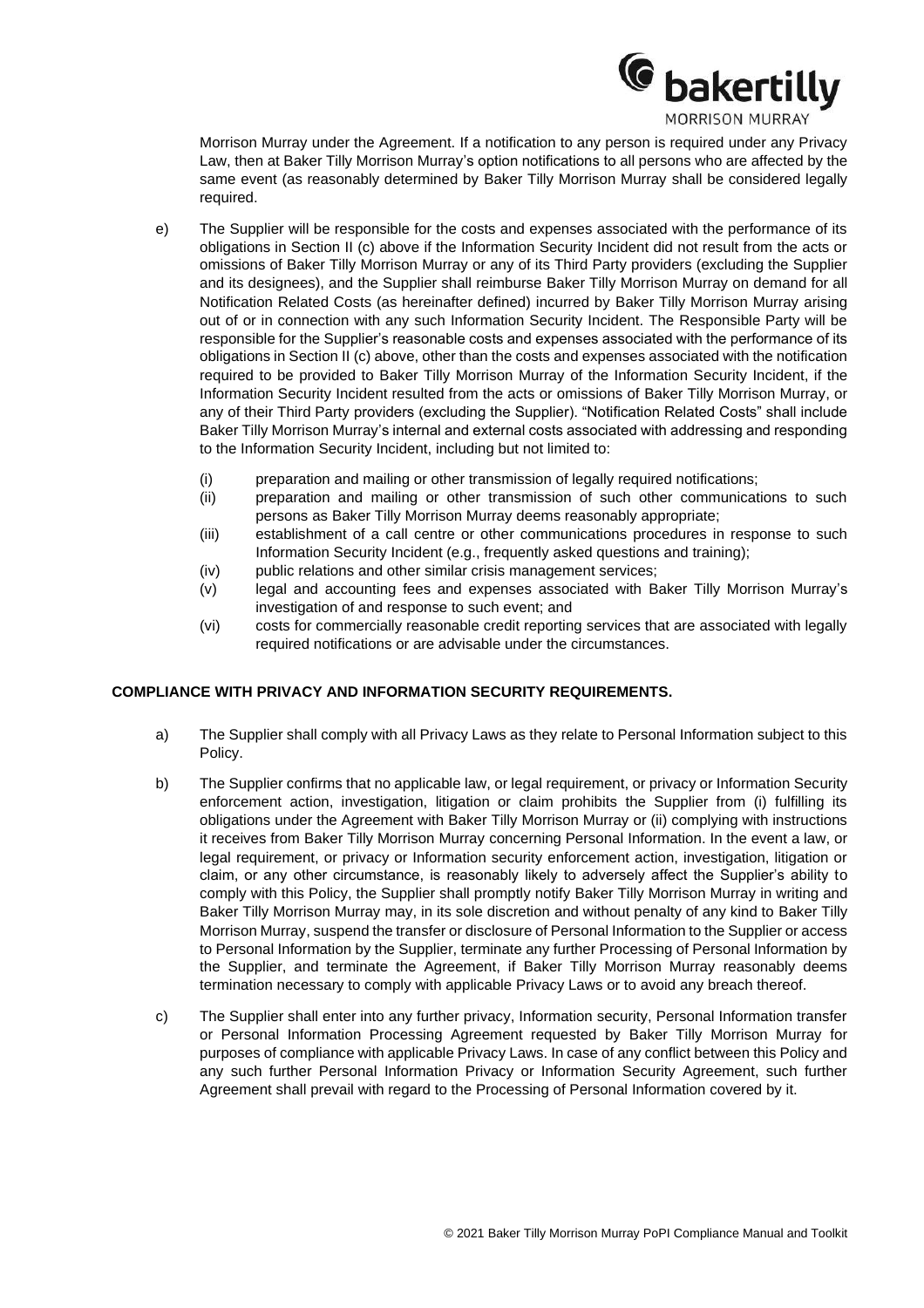

### **PERSONAL INFORMATION SAFEGUARDS**

- a) The Supplier shall develop, maintain and implement a comprehensive written Information security programme that complies with applicable Privacy Laws. The Supplier's Information security programme shall include appropriate administrative, technical, physical, organisational and operational safeguards and other security measures designed to
	- (i) ensure the security and confidentiality of Personal Information;
	- (ii) protect against any anticipated threats or hazards to the security and integrity of Personal Information;
	- (iii) protect against any actual or suspected Information Security Incident;
	- (iv) encourage timely internal reporting of reasonably suspected and actual Information Security Incidents; and
	- (v) facilitate appropriate response by the Supplier to Information Security Incidents. Without limiting the generality of the foregoing, the Supplier's Information Security Policies shall provide for regular assessment and re-assessment of the risks to the security of Personal Information and systems used by the Supplier to Process Personal Information, including :
		- (1) identification of internal and external threats that could result in an Information Security Incident,
		- (2) assessment of the likelihood and potential damage of such threats, taking into account the sensitivity of such Personal Information and Systems, and
		- (3) assessment of the sufficiency of Policies, Procedures, and Information Systems of the Supplier, and other arrangements in place, to control risks; and
		- (4) protection against such risks.
- b) If the Processing by the Supplier or its Personnel involves the transmission of the Personal Information over a network, the Supplier shall implement appropriate measures designed to protect the Personal Information against the specific risks associated with such transmission. The Supplier shall ensure a level of security appropriate to the risks associated with such transmission and the nature of the Personal Information Processed or as otherwise required by Privacy Laws.
- c) The Supplier shall exercise the necessary and appropriate supervision over its relevant Personnel to maintain appropriate privacy, confidentiality and security of Personal Information. The Supplier shall provide training, as appropriate, regarding the privacy, confidentiality and Information security requirements set forth in this Policy to relevant Personnel who have access to Personal Information. The Supplier shall only retain contractors that the Supplier reasonably can expect to be suitable and capable of performing the delegated obligations in accordance with the Agreement and this Policy.
- d) Promptly upon the expiration or earlier termination of the Agreement, or such earlier time as Baker Tilly Morrison Murray's requests, the Supplier shall return to Baker Tilly Morrison Murray or its designee, or at Baker Tilly Morrison Murray's request, securely destroy or render unreadable or undecipherable if return is not reasonably feasible or desirable to Baker Tilly Morrison Murray (which decision shall be based solely on Baker Tilly Morrison Murray's written statement), each and every original and copy in every media of all Personal Information in the Supplier's possession, custody or control. Promptly following any return or alternate action taken to comply with this paragraph, the Supplier shall provide to Baker Tilly Morrison Murray a completed officer's certificate certifying that such return or alternate action occurred. In the event applicable law does not permit the Supplier to comply with the delivery or destruction of the Personal Information, the Supplier warrants that it shall ensure the protection and confidentiality of the Personal Information until such time as delivered or destroyed and that it shall not use or disclose any Personal Information after termination of the Agreement.

# **RIGHT TO MONITOR**

a) The Responsible Party shall have the right to monitor the Supplier's compliance with this Policy. During normal business hours, and without prior notice, Baker Tilly Morrison Murray or its authorised representatives may inspect the Supplier's facilities, equipment and systems, and any Information or materials in the Supplier's possession, custody or control, relating in any way to the Supplier's